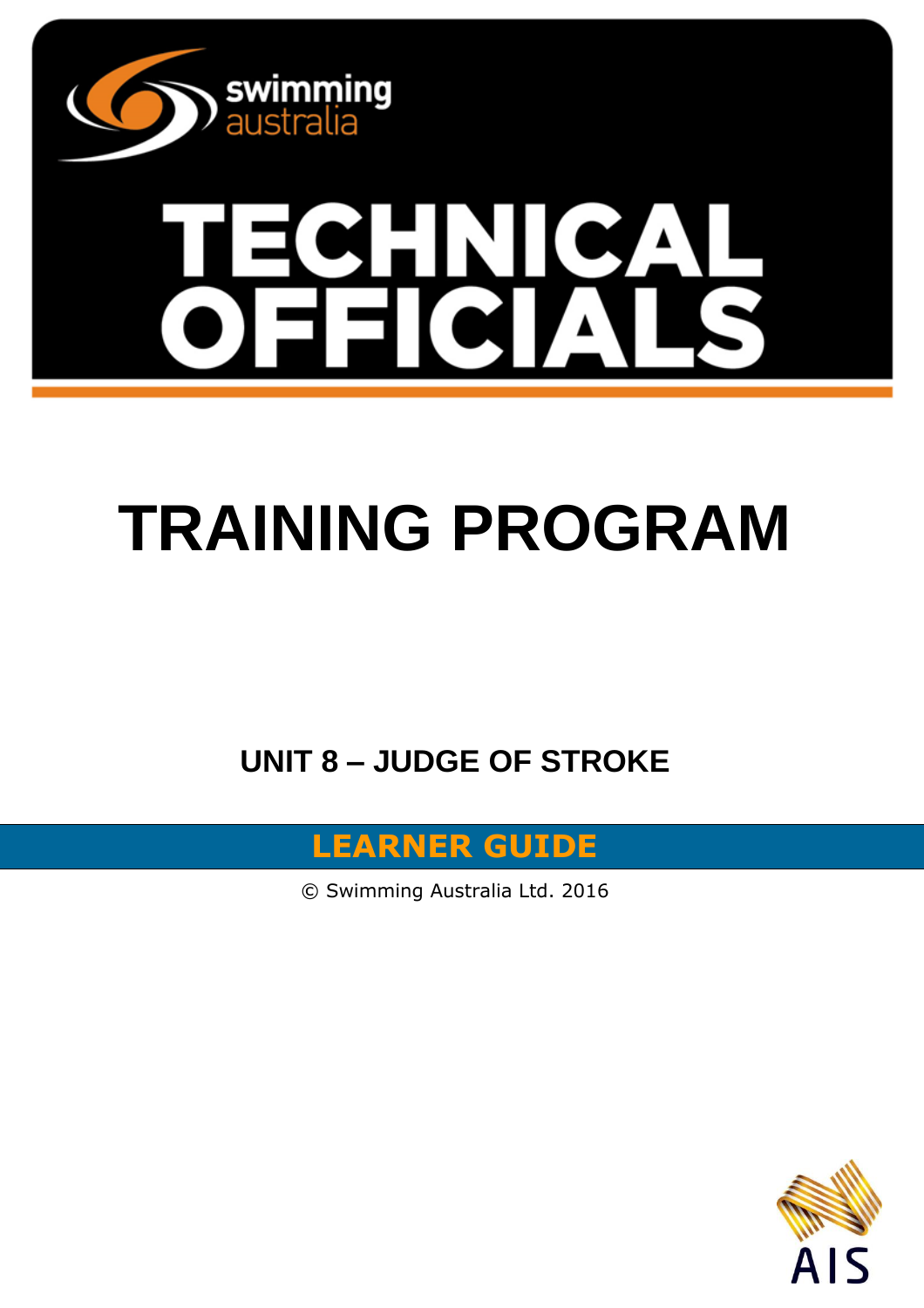



# **Contents**

- P3: About this Learner Guide
- P6: Unit 8: Judge of Stroke
- P18: Assessment Tasks
- P19: Assessment Tool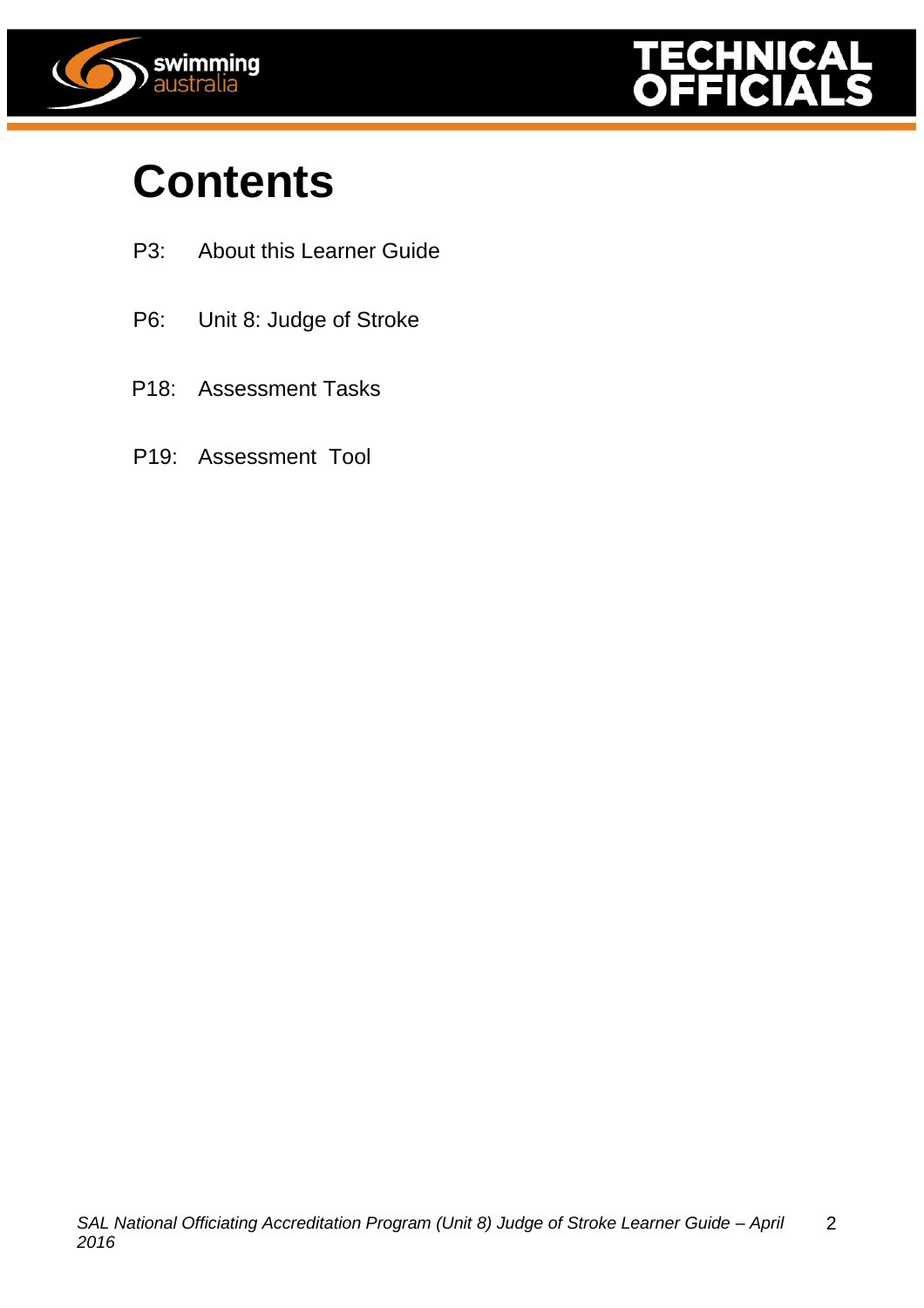



# **About this Learner Guide**

This Learner Guide has been developed by Swimming Australia Ltd (SAL) to support candidates undertaking**, Unit 8 – Judge of Stroke** within the SAL **National Officiating Accreditation Program**. SAL and the State Technical Committees have worked in conjunction in the formulation of this document.

Swimming Australia Limited has designed the Technical Officials Training Program on a competency based training platform.

# **Officiating Pool Pathway**



# **What is a Competency?**

A competency can be defined as the application of skills and knowledge to an agreed standard.

Competency relates to what a person can do.

Competency standards specify the level of knowledge and skills required, and the application of that knowledge and skills for effective performance.

Australian Sports Commission Assessor Training Manual 2006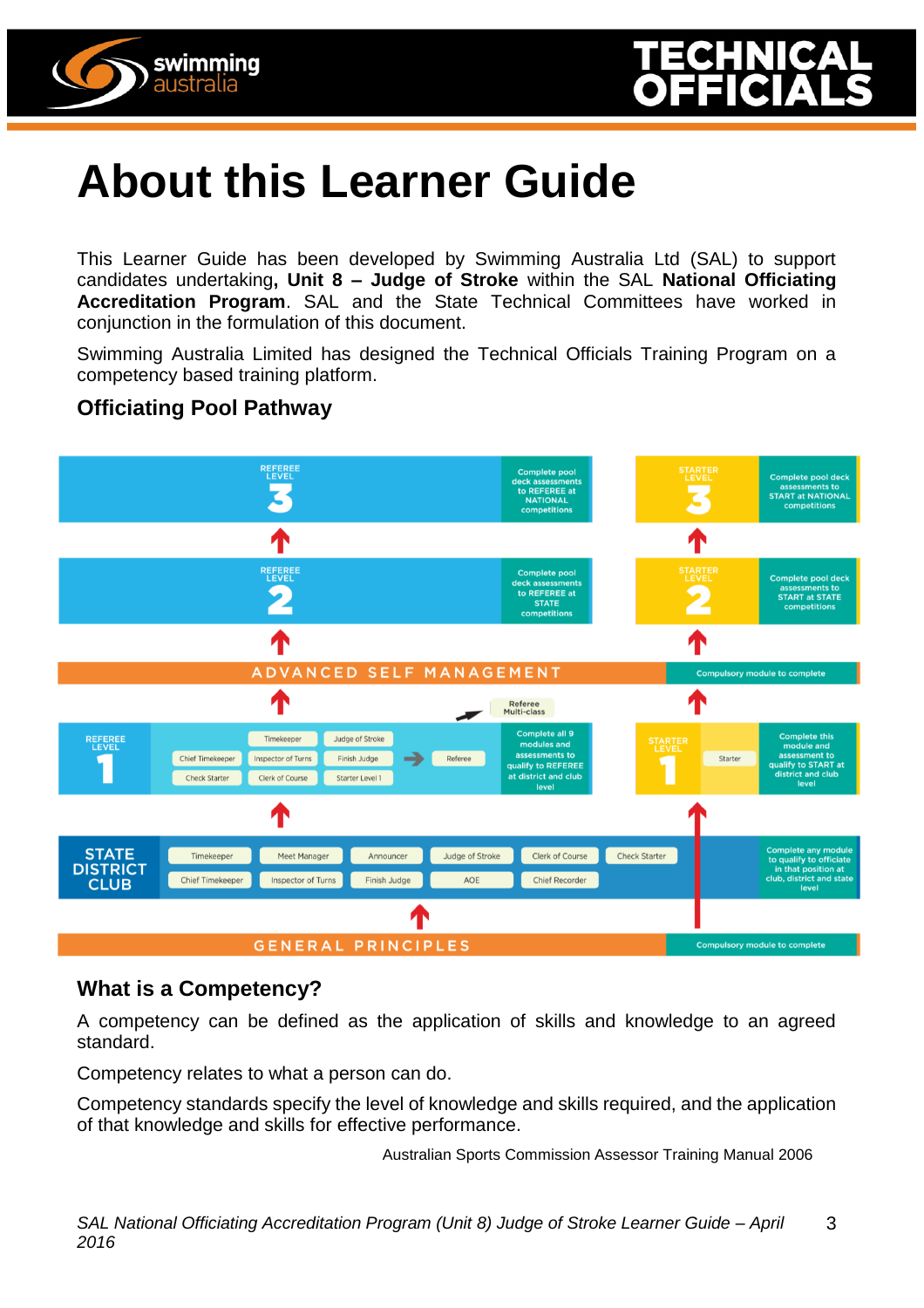



#### **What is Competency Based Assessment?**

Assessment is the process of collecting evidence and making judgements about whether competency has been achieved. Assessment needs to be based on established criteria. These criteria are reflected in the questions and activities set out in this Learner Guide.

# **How do I use this Learner Guide?**

This Learner Guide provides you with the information and activities that will enable you to achieve competencies related to this unit of work.

You can develop competency in this unit through a combination of tasks including:

- Reading the material in this Learner Guide.
- Asking questions about anything you don't understand.
- Observing other officials during events.
- Reinforcing the skills you are learning in practical situations.
- Satisfactorily completing the activities in this Learner Guide.
- Completing the assessment activities outlined in this Learner Guide.

# **What resources do I require?**

The main resource you will require to complete the learning for this unit of work is this **Learner Guide**. You will also need a copy of the **current [SAL Swimming Rules](http://www.swimming.org.au/visageimages/1_SAL/Rules/SAL%20Swimming%20Rules%20%20JAN%202014%20updated%2005.02.15.pdf)** and **access to swimming events** where you can be practically assessed as a Judge of Stroke.

# **What if I already have the skills?**

You may have already attained the skills required to complete this learning module. If so, you can request your State/Territory Swimming Association for an initial assessment of your **current competence.** This assessment will determine the level of your skills and whether you need additional training.

If you would like to undertake assessment for formal recognition of your existing skills, you will be required to complete a detailed Recognition of Prior Learning (RPL) application form that will allow an assessor to review your skills against the specific requirements for this unit of work. Discuss this process with your State/Territory Swimming Association.

# **Legislative Requirements**

All Swimming Officials, whether paid or unpaid, must meet the legislative requirements in each state and territory when dealing with children and vulnerable people. Please check with your State/Territory Swimming Association to complete any documentation required to meet this legislation.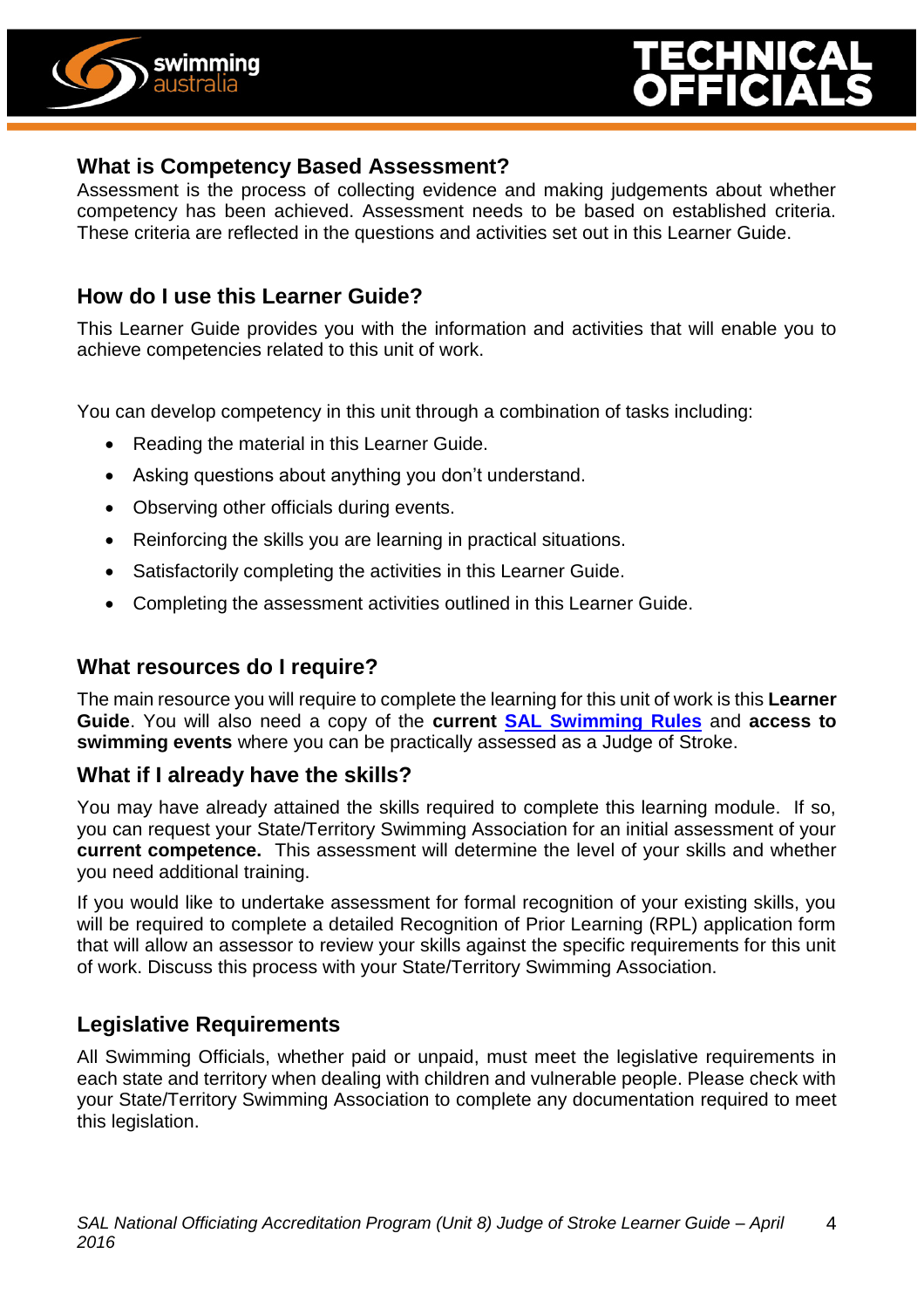



# **What about Assessment?**

To undertake assessment for this unit of work, you will need to complete the following assessment tasks:

- Complete this Learner Guide
- Complete the Judge of Stroke Examination Paper (written or oral) with a minimum pass rate of 85%
- Complete a practical assessment during a full session of a swim meet.

**When you complete the assessment within this Learner Guide and are assessed as competent by your assessor, you will be eligible to receive accreditation from SAL.**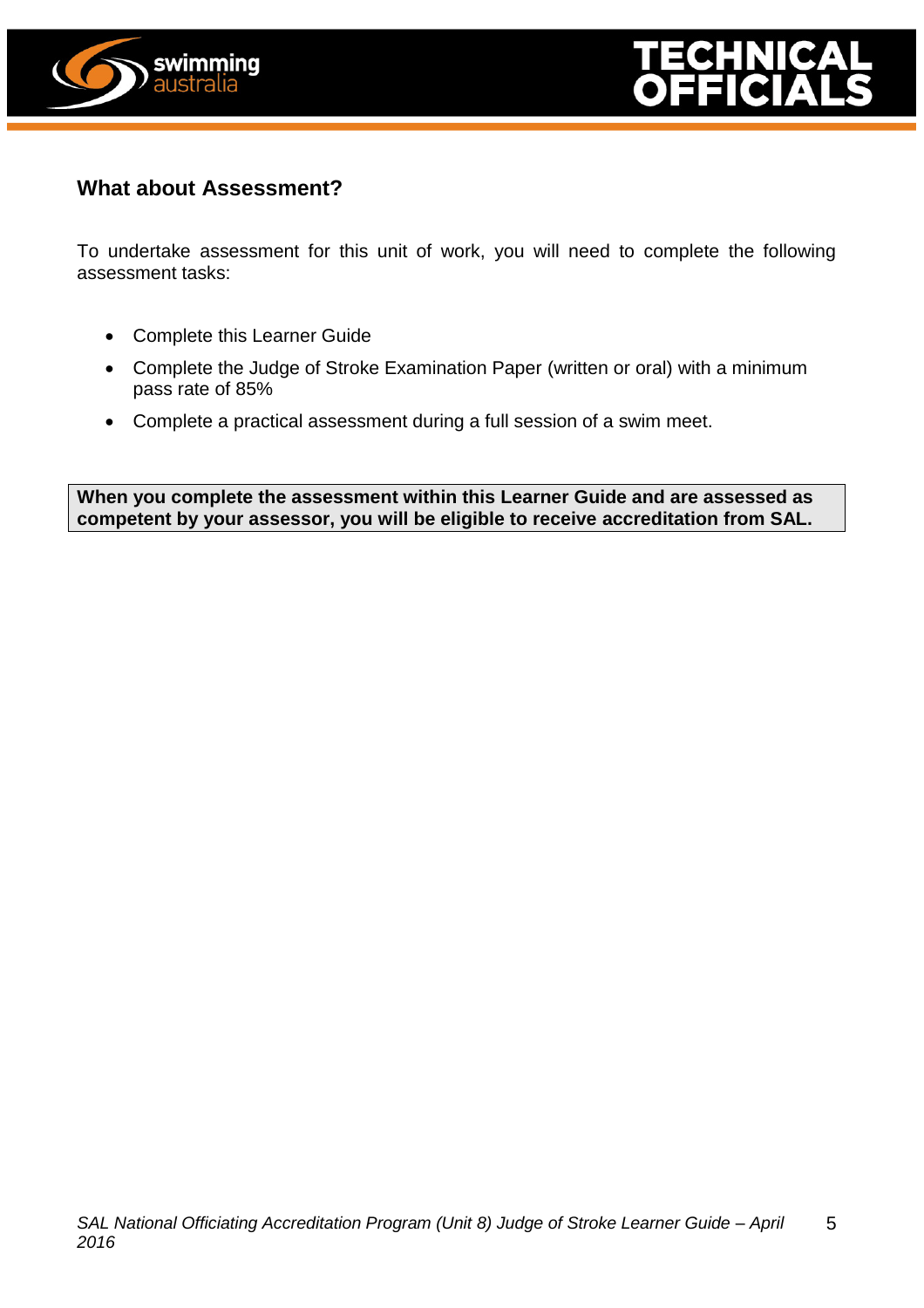



**The assessment activities are found in the final section within the Learner Guide and can be identified by the icon below.**



# **Assessment**

The Learner Guide also includes a series of specifically designed learning **activities**, which will allow you to practice your new skills prior to assessment. These activities must be completed and will be represented by the logo below.



# **How Do I Start?**

You can undertake the activities in the Learner Guide at your own pace, or under the supervision of your trainer / mentor.

You are ready to start.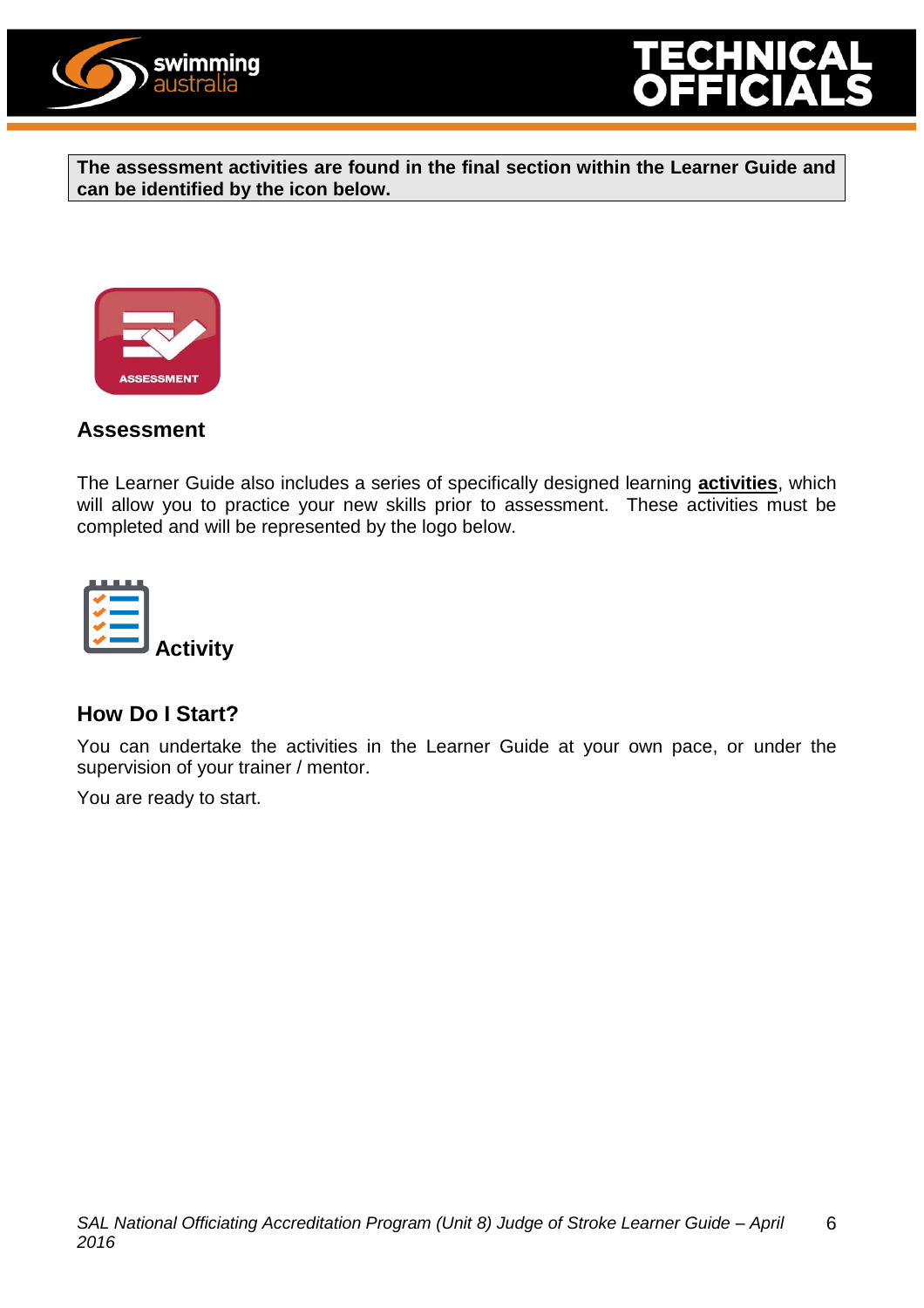



# **UNIT 8: Judge of Stroke**

This unit outlines a range of general skills that are required by Judge of Stroke. The elements within this unit are:

- **Preparation**
- **Role of the Judge of Stroke**

#### **Preparation**

Some of the steps that you will need to take in preparing for your role include:

- 1. Arrive at venue at least 30 minutes prior to start of meet.
- 2. Report to the Referee to receive any instructions and an event program.
- 3. Have all equipment required to complete the task: (e.g. Rule book, whistle, pen, program and infraction report slips).
- 4. Meet with all other officials with whom you will be working and familiarise yourself with the pool-deck area.

Note: Judges of Stroke shall be assigned to their positions by the Referee,

# **ROLE OF THE JUDGE OF STROKE**

Judges of Stroke play a very important role in ensuring that all swimmers are given the opportunity to compete in a fair and consistent environment. When appointed to roles where recommendations for the disqualification of swimmers can be made, it is important to be 100% certain of an infraction before making a report. Just because a stroke may look different, it does not necessarily mean that there is an infraction occurring. If there is any doubt whatsoever in your mind, **do not** make a report. Always give swimmers the benefit of any doubt.

Duties include:

- Ensuring that swimmers comply with the relevant rules for each stroke including turns and finishes
- Making your decisions independently and autonomously
- Reporting any infringement of the rules to the Referee
- Demonstrating adequate movement up and down the side of the pool to ensure fair and consistent observation of all swimmers
- Varying your position to improve your perspective of the swimmers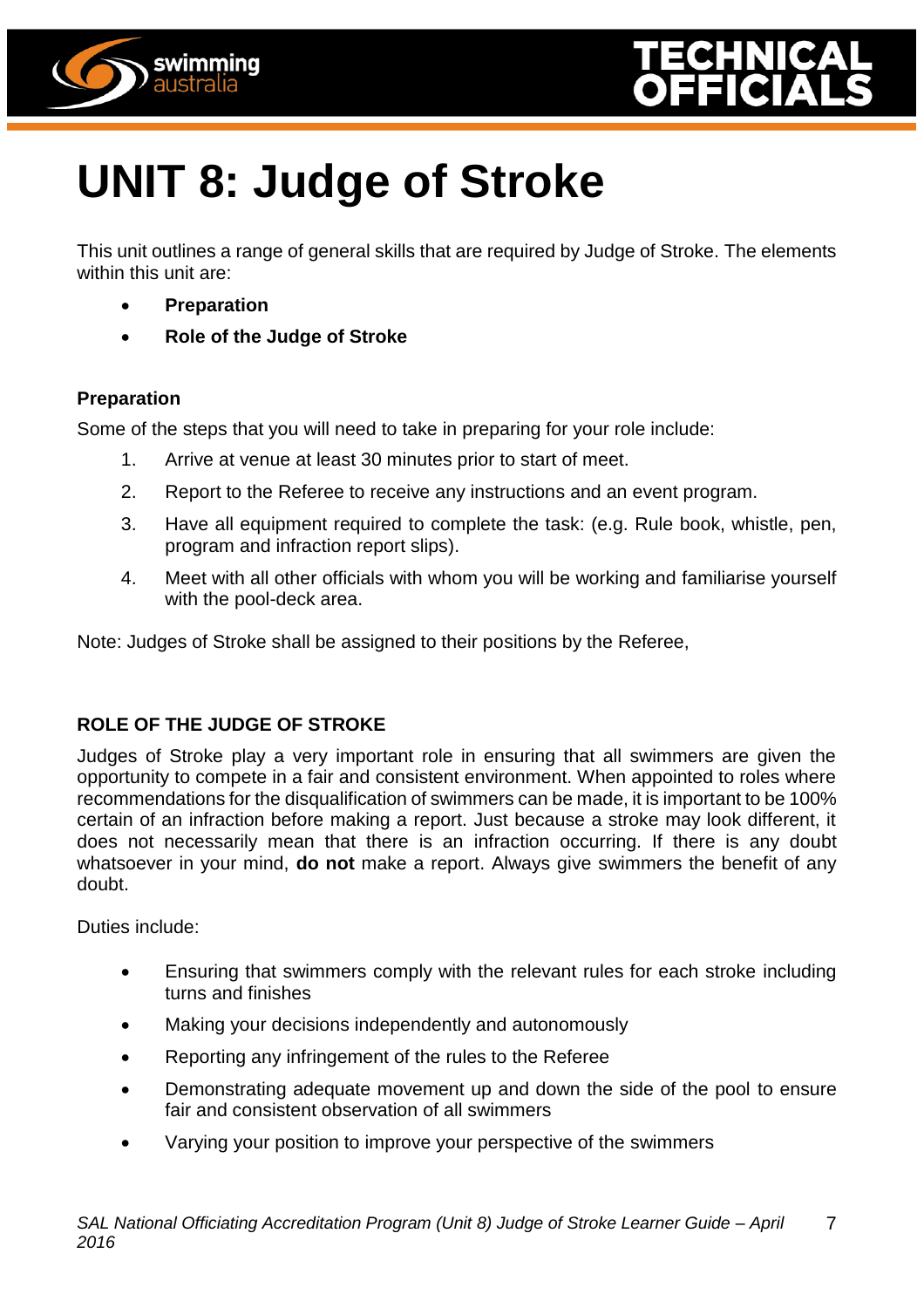



#### **WHAT TO OBSERVE**

#### **The Race**

- SW 10.2 A swimmer swimming over the course alone shall cover the whole distance to qualify.
- SW 10.3 The swimmer must remain and finish the race in the same lane in which they started.
- SW 10.4 In all events, a swimmer when turning shall make physical contact with the end of the pool. The turn must be made from the wall, and it is not permitted to take a stride or step from the bottom of the pool.
- SW 10.5 Standing on the bottom during Freestyle events or during the Freestyle portion of Medley events shall not disqualify a swimmer, but they shall not walk.
- SW 10.6 Pulling on the lane rope is not allowed.
- SW 10.7 Obstructing another swimmer by swimming across another lane or otherwise interfering shall disqualify the offender. Should the foul be intentional, the Referee shall report the matter to the Member promoting the race, and to the Member of the swimmer so offending.

#### **Breaststroke**

- SW 7.1 After the start and after each turn, the swimmer may take one arm stroke completely back to the legs during which the swimmer may be submerged. At any time prior to the first Breaststroke kick after the start and after each turn a single Butterfly kick is permitted.
- SW 7.2 From the beginning of the first arm stroke after the start and after each turn, the body shall be on the breast. It is not permitted to roll onto the back at any time except at the turn after the touch of the wall where it is permissible to turn in any manner as long as the body is on the breast when leaving the wall. From the start and throughout the race the stroke cycle must be one arm stroke and one leg kick in that order. All movements of the arms shall be simultaneous, and in the same horizontal plane without alternating movement.
- SW 7.3 The hands shall be pushed forward together from the breast on, under, or over the water. The elbows shall be under the water except for the final stroke before the turn, during the turn and for the final stroke at the finish. The hands shall be brought back on or under the surface of the water. The hands shall not be brought back beyond the hip line, except during the first stroke after the start and each turn.
- SW 7.4 During each complete cycle, some part of the swimmer's head must break the surface of the water. The head must break the surface of the water before the hands turn inward at the widest part of the second stroke. All movements of the legs shall be simultaneous and on the same horizontal plane without alternating movement.
- SW 7.5 The feet must be turned outwards during the propulsive part of the kick. Alternating movements or downward Butterfly kicks are not permitted, except as in SW 7.1. Breaking the surface of the water with the feet is allowed throughout the race unless followed by a downward Butterfly kick.
- SW 7.6 At each turn and at the finish of the race, the touch shall be made with both hands separated and simultaneously, at, above, or below the water level. At the last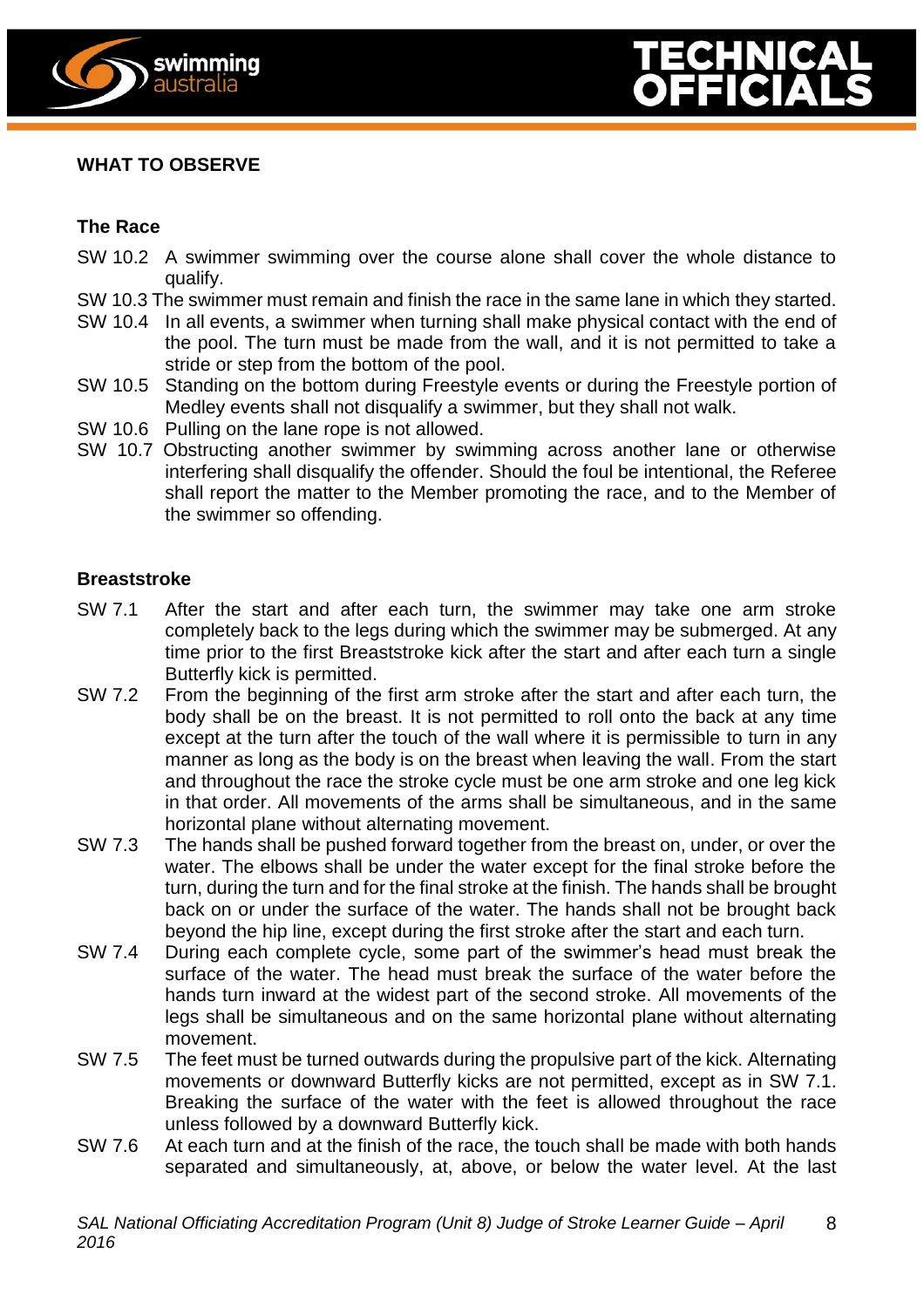



stroke before the turn and at the finish an arm stroke not followed by a leg kick is permitted. The head may be submerged after the last arm pull prior to the touch, provided it breaks the surface of the water at some point during the last complete or incomplete cycle preceding the touch.

#### *Interpretation*

*"Separated" means the hands cannot be stacked one on top of the other. It is not necessary to see space between the hands. Incidental contact at the fingers is not a concern.*



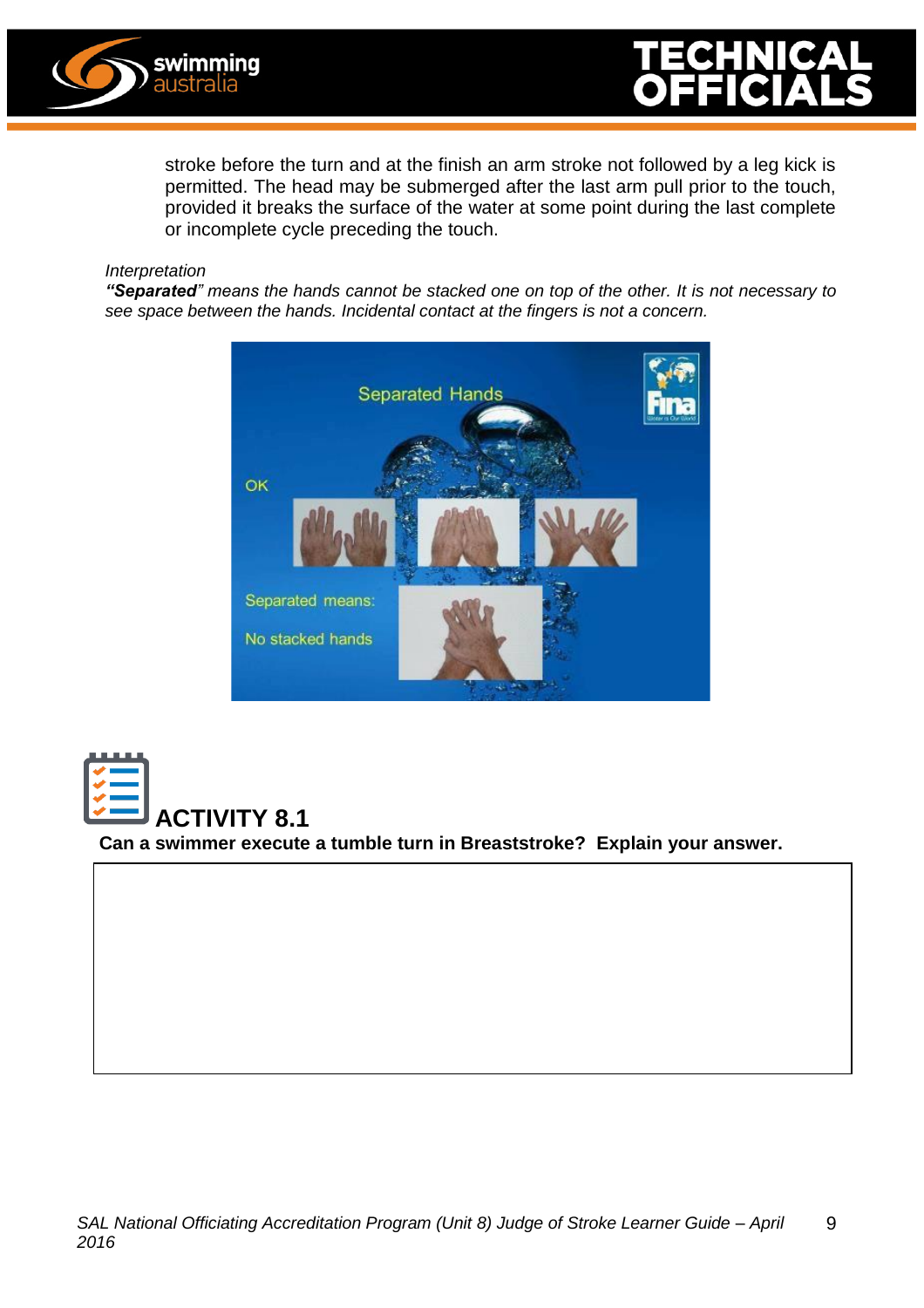



#### **Butterfly**

- SW 8.1 From the beginning of the first arm stroke after the start and each turn, the body shall be kept on the breast. Under water kicking on the side is allowed. It is not permitted to roll onto the back at any time, except at the turn after the touch of the wall where it is permissible to turn in any manner as long as the body is on the breast when leaving the wall.
- SW 8.2 Both arms shall be brought forward simultaneously over the water and brought backward simultaneously under the water throughout the race, subject to SW 8.5.
- SW 8.3 All up and down movements of the legs must be simultaneous. The legs or feet need not be on the same level, but they shall not alternate in relation to each other. A Breaststroke kicking movement is not permitted.
- SW 8.4 At each turn and at the finish of the race, the touch shall be made with both hands separated and simultaneously, at, above or below the water surface.

#### *Interpretation*

*"Separated" means the hands cannot be stacked one on top of the other. It is not necessary to see space between the hands. Incidental contact at the fingers is not a concern. See figure on page 9.*

SW 8.5 At the start and at turns, a swimmer is permitted one or more leg kicks and one arm pull under the water, which must bring him/her to the surface. It shall be permissible for a swimmer to be completely submerged for a distance of not more than 15m after the start and after each turn. By that point, the head must have broken the surface. The swimmer must remain on the surface until the next turn or finish.



#### **At the finish of a Butterfly race, a swimmer touches the wall with their head. Is this permitted?**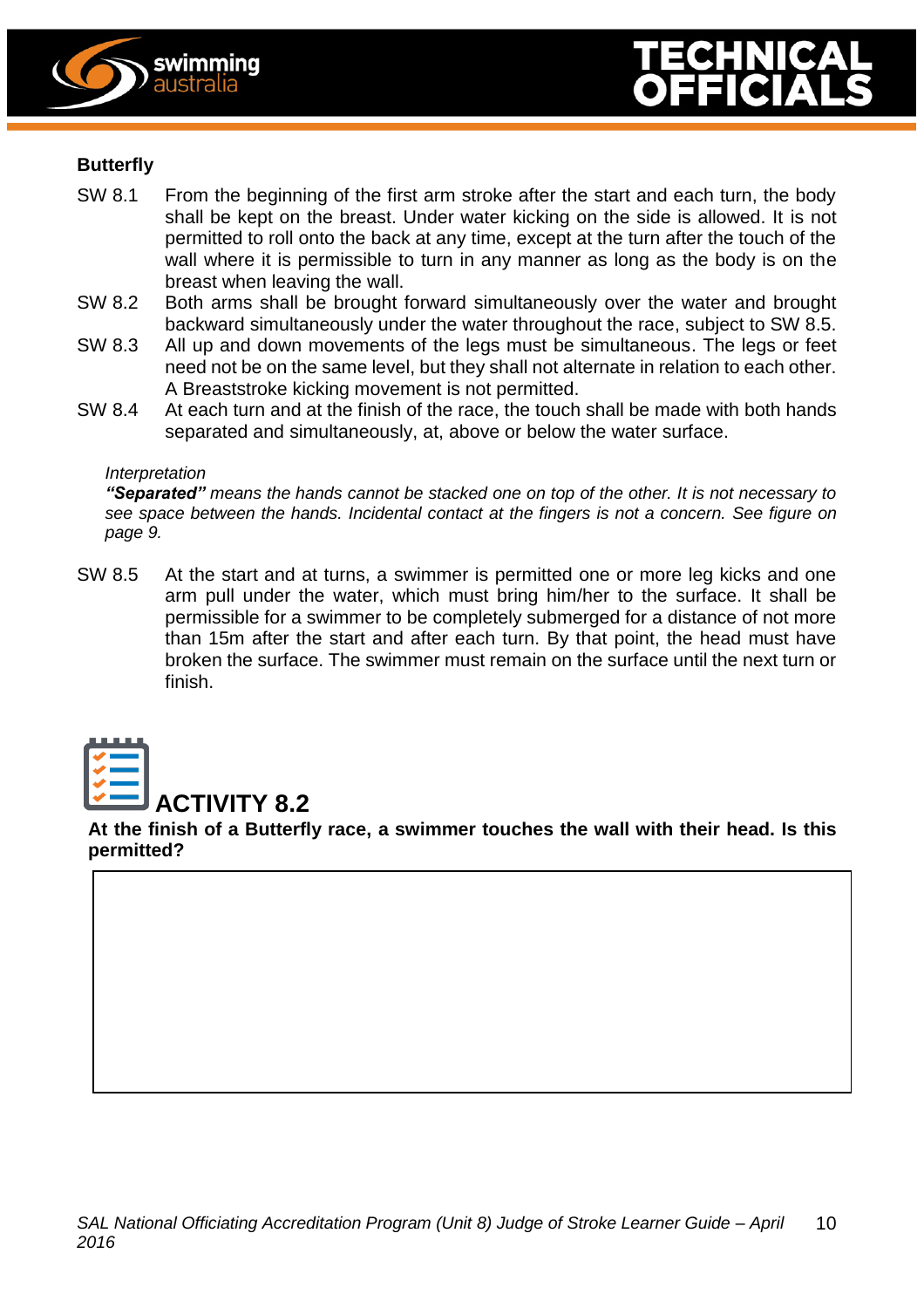



#### **Backstroke**

- SW 6.1 Prior to the starting signal, the swimmers shall line up in the water facing the starting end, with both hands holding the starting grips. Standing in or on the gutter or bending the toes over the lip of the gutter is prohibited. When using a Backstroke ledge at the start, the toes of both feet must be in contact with the end wall or face of the touchpad. Bending the toes over the top of the touchpad is prohibited.
- SW 6.3 At the signal for starting and after turning, the swimmer shall push off and swim upon their back throughout the race except when executing a turn as set forth in SW 6.5. The normal position on the back can include a roll movement of the body up to, but not including 90 degrees from horizontal. The position of the head is not relevant.
- SW 6.4 Some part of the swimmer must break the surface of the water throughout the race. It is permissible for the swimmer to be completely submerged during the turn, and for a distance of not more than 15m after the start and each turn. By that point the head must have broken the surface.
- SW 6.5 When executing the turn there must be a touch of the wall with some part of the swimmer's body in his/her respective lane. During the turn the shoulders may be turned over the vertical to the breast after which an immediate continuous single arm pull or immediate continuous simultaneous double arm pull may be used to initiate the turn. The swimmer must have returned to the position on the back upon leaving the wall.
- SW 6.6 Upon the finish of the race the swimmer must touch the wall while on the back in his/her respective lane.



**What can a swimmer be disqualified for in Backstroke?**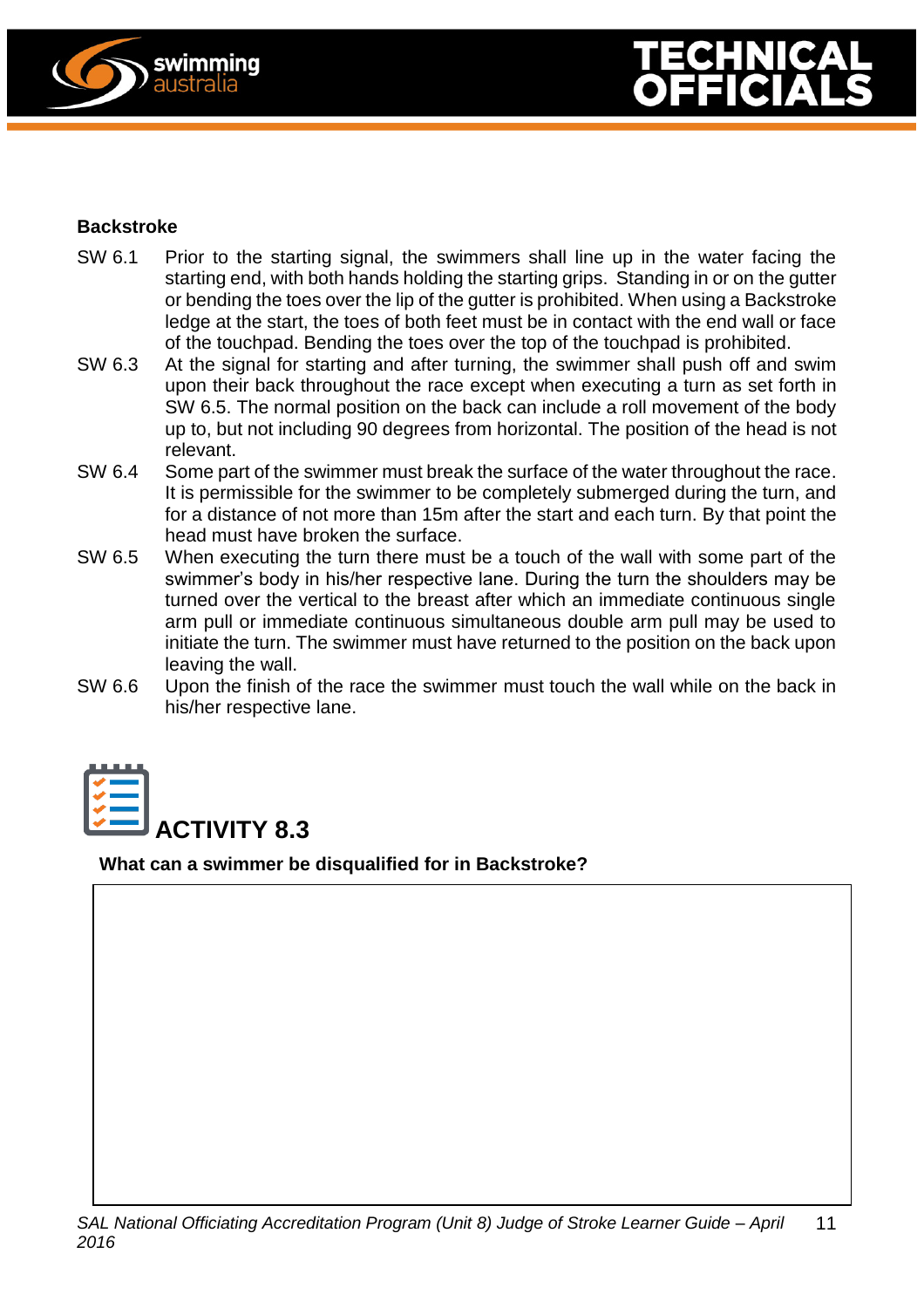



#### **Freestyle**

- SW 5.1 Freestyle means that in an event so designated the swimmer may swim any style, except that in individual medley or medley relay events, Freestyle means any style other than Backstroke, Breaststroke or Butterfly.
- SW 5. 2 Some part of the swimmer must touch the wall upon completion of each length and at the finish.
- SW 5.3 Some part of the swimmer must break the surface of the water throughout the race, except it shall be permissible for the swimmer to be completely submerged during the turn and for a distance of not more than 15m after the start and each turn. By that point, the head must have broken the surface.



**Is it permissible for a swimmer to swim Butterfly in the following?**

- **a. A Freestyle event**
- **b. The Freestyle section of an Individual Medley**
- **c. The Freestyle section of a Medley Relay**

| а. |  |  |  |
|----|--|--|--|
| b. |  |  |  |
| C. |  |  |  |
|    |  |  |  |
|    |  |  |  |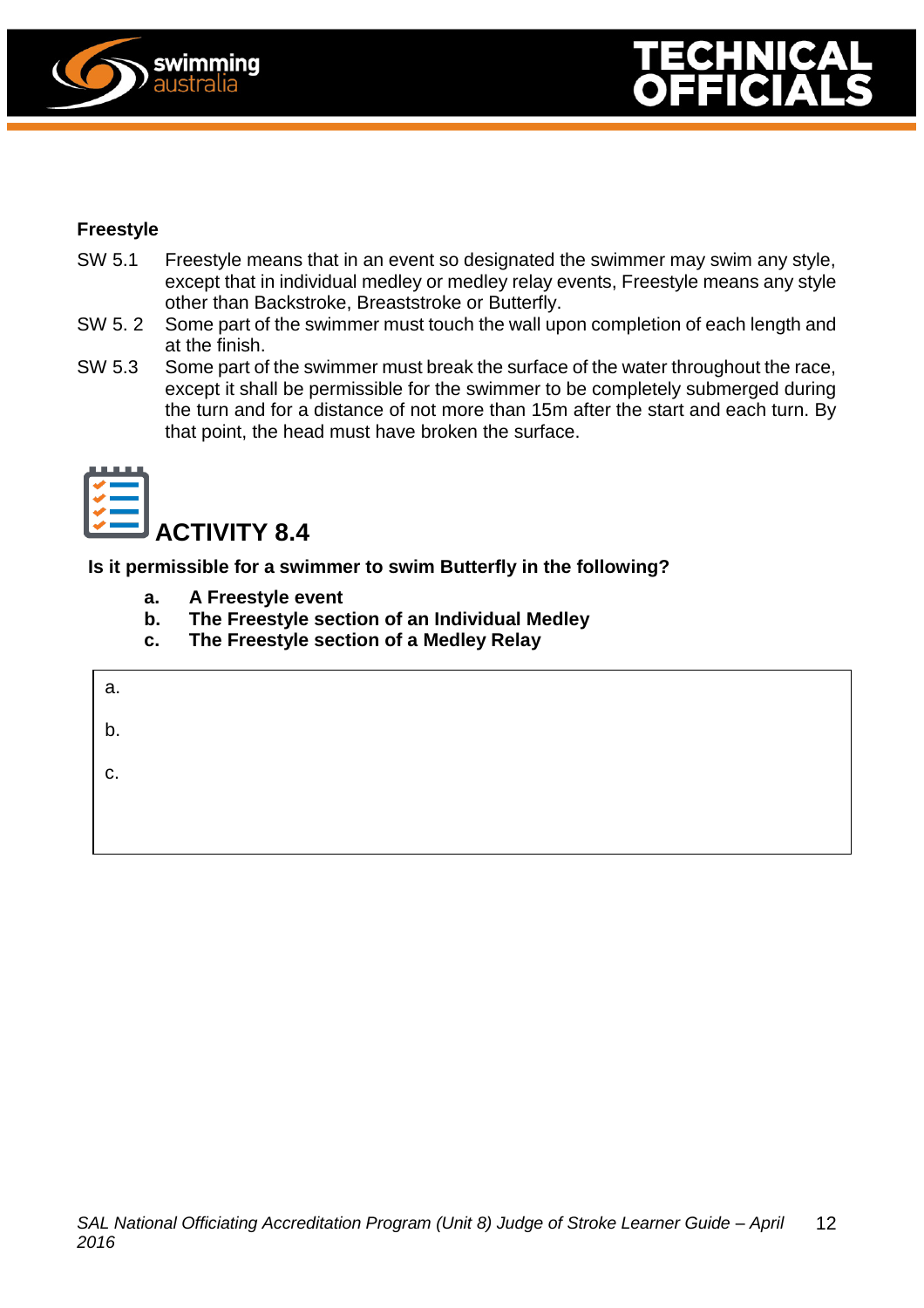



#### **Medley**

- SW 9.1 In Individual Medley events, the swimmer covers the four swimming strokes in the following order: Butterfly, Backstroke, Breaststroke and Freestyle. Each of the strokes must cover one quarter (1/4) of the distance.
- SW 9.2 In Medley Relay events, swimmers will cover the four swimming strokes in the following order: Backstroke, Breaststroke, Butterfly and Freestyle.
- SW 9.3 Each section must be finished in accordance with the rule that applies to the stroke concerned.

*Note: "Freestyle" in Medley swimming is defined as any style other than Backstroke, Breaststroke or Butterfly.*

#### *Interpretation:*

*According to SW 9.1 each of the strokes must cover one quarter (1/4) of the distance. Being on the back when leaving the wall for the Freestyle portion of the Individual Medley is covering more than one quarter of the distance in the style of Backstroke and is, therefore, a disqualification. Backstroke swimming is only defined as being on the back. See also SW 5.1, SW 6.1 – SW 6.5, SW 7.1 to 7.6, SW 8.1 – 8.5*



**A swimmer performs Butterfly stroke at the commencement of the Breaststroke section of a Medley Relay. Can they negate this infraction by returning to the end of the pool and starting that section again in the correct stroke?**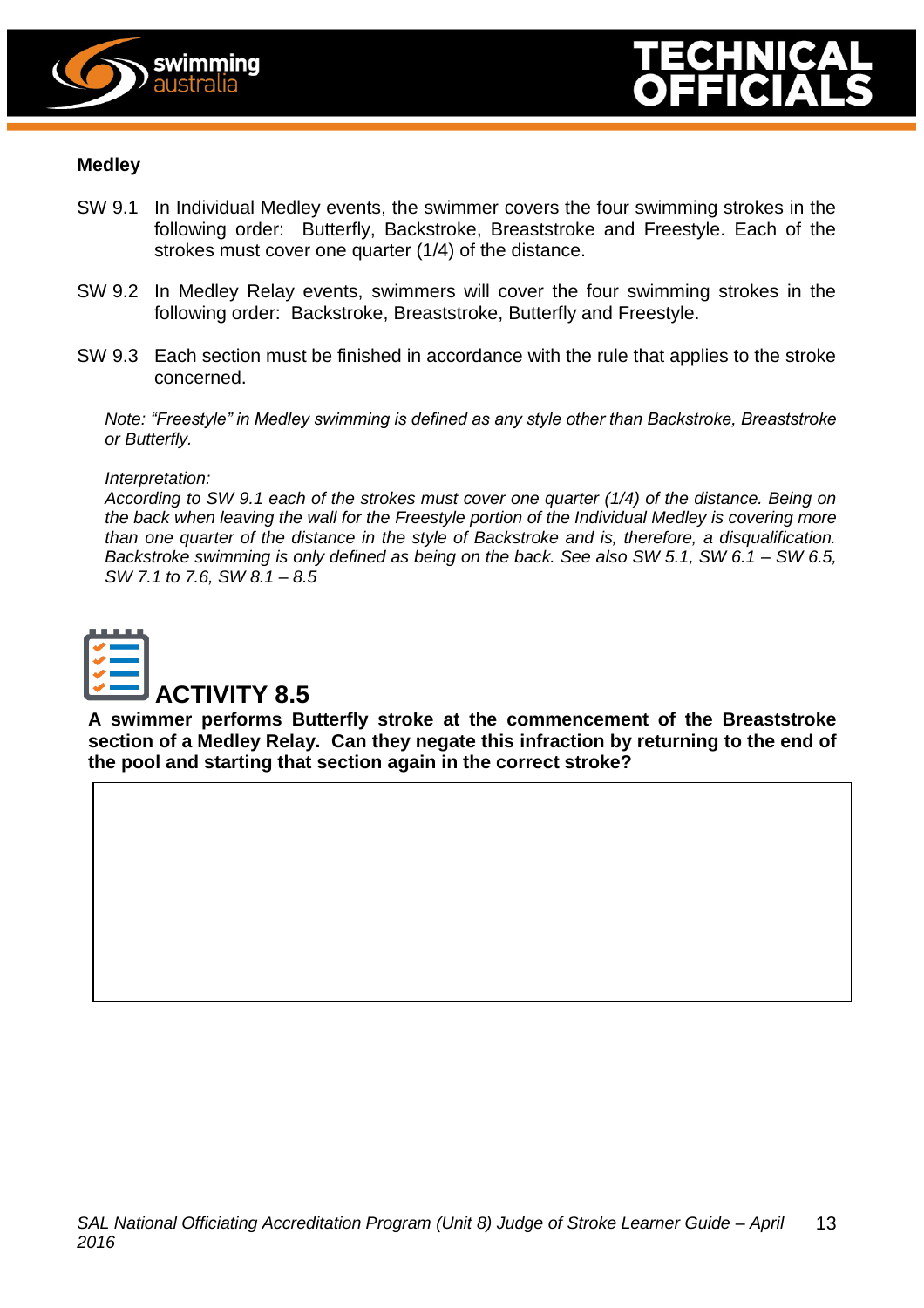



# **MULTI CLASS EVENTS (MC)**

Swimming Australia supports a competitive pathway for swimmers who have physical, vision, intellectual or hearing impairment or who have received a transplant.

Rules for Multi Class (MC) events are integrated throughout the SAL Swimming Rules. They are identified by the letters MC before the rule number, and are adopted from the rules of the relevant international governing bodies.

The Australian Swimming Classification System provides a structure for competition for swimmers with disability. Classifications group the swimmers according to the impact of their impairment on their ability to compete.

There are 16 classes in the Australian swimming classification system:

| Paralympic Classes: |                                              |
|---------------------|----------------------------------------------|
| Classes 1-10        | Swimmers with physical impairment (PI)       |
| Classes 11-13       | Swimmers with vision impairment (VI)         |
| Class 14            | Swimmers with intellectual impairment (II)   |
| Other Classes:      |                                              |
| Class 15            | Swimmers with hearing impairment (HI)        |
| Class 16            | Swimmers who have received a transplant (Tp) |

Swimmers receive a class for each stroke discipline. A prefix indicates which stroke the class applies to. The stoke classes are designated as follows:

- S Indicates the class for Freestyle, Backstroke & Butterfly
- SB Indicates the class for Breaststroke
- SM Indicates the class for Individual Medley

Some swimmers are entitled to receive exceptions to the swimming rules and other considerations based on their classification. The exceptions prevent classified swimmers from being disqualified during MC competition or in other competition where classifications and rule exceptions are observed. These exceptions are allocated during the Swimmer Evaluation and/or Eligibility process and are identified by a system of codes known as the Swimming Codes for Exceptions.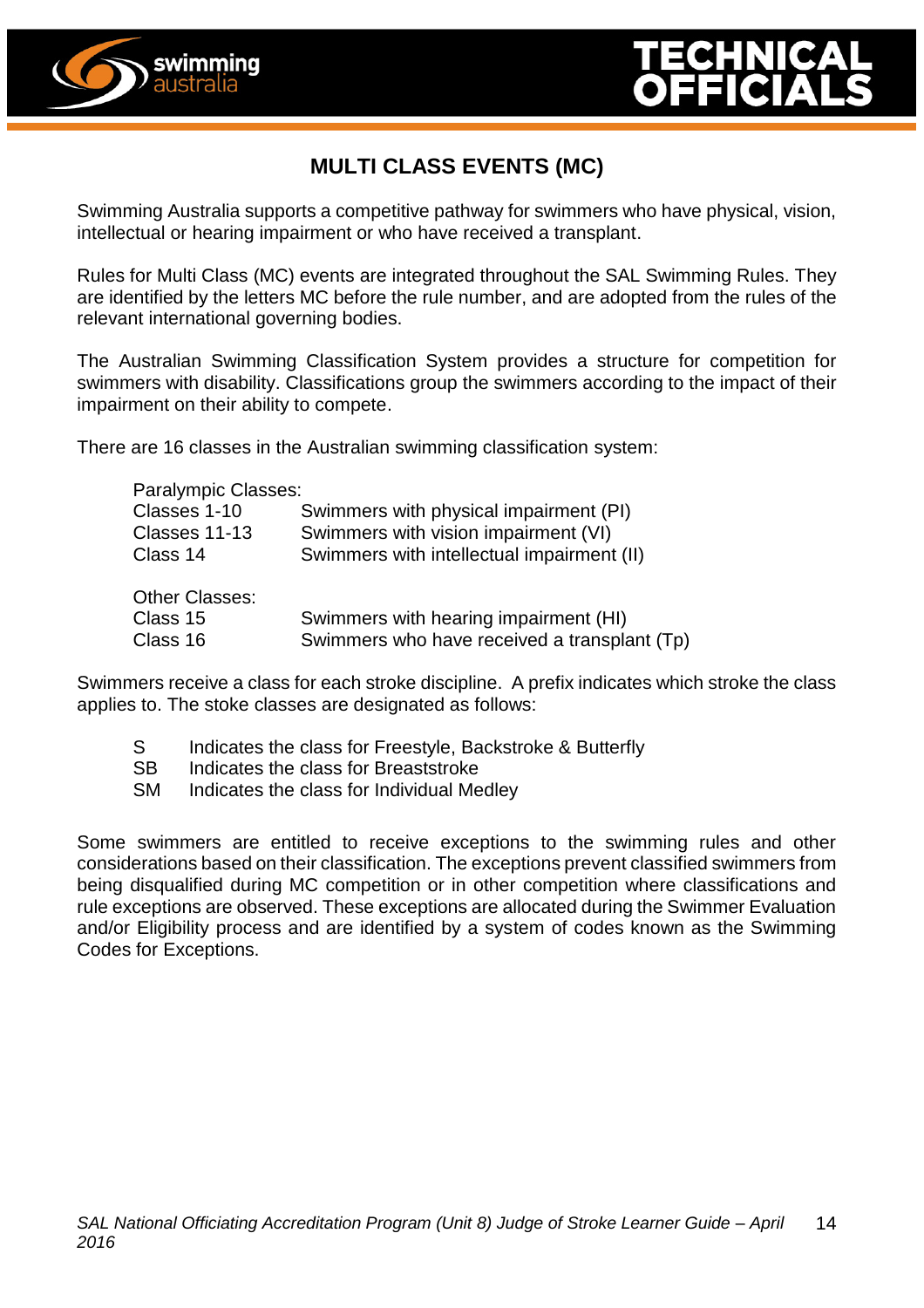



The Swimming Codes for Exceptions are adopted directly from the IPC Swimming Rules. Examples of these codes include:

#### **STARTS**

- **A** ASSISTANCE REQUIRED
- **B** BLACKENED GOGGLES
- **E** UNABLE TO GRIP FOR BACKSTROKE START
- **H** HEARING IMPAIRED LIGHT OR SIGNAL REQUIRED
- **T** TAPPERS
- **Y** STARTING DEVICE

#### **DURING SWIMMING**

- **0** NIL EXCEPTIONS
- **1** ONE HAND START
- **2** RIGHT HAND TOUCH
- **3** LEFT HAND TOUCH
- **4** RIGHT HAND TOUCH WITH SIMULTANEOUS INTENT TO TOUCH WITH **OTHER**
- **5** LEFT HAND TOUCH WITH SIMULTANEOUS INTENT TO TOUCH WITH **OTHER**
- **6** SIMULTANEOUS INTENT TO TOUCH
- **7** PART OF UPPER BODY MUST TOUCH
- **8** RIGHT FOOT MUST TURN OUT
- **9** LEFT FOOT MUST TURN OUT
- **12** LEG DRAG OR SHOW INTENT TO KICK
- **+** DOLPHIN KICK IS ABLE TO BE PERFORMED

#### **STROKES**

| <b>FREE</b>      | NO EXCEPTIONS (NIL)               |
|------------------|-----------------------------------|
| BACK             | <b>ONLY EXCEPTION 1 MAY APPLY</b> |
| <b>BUTTERFLY</b> | EXCEPTIONS 2 - 7 MAY APPLY        |
| <b>BREAST</b>    | EXCEPTIONS 2 - 12 MAY APPLY       |



# **ACTIVITY 8.6**

**If you observed an infraction during a Multi Class event what should you do?**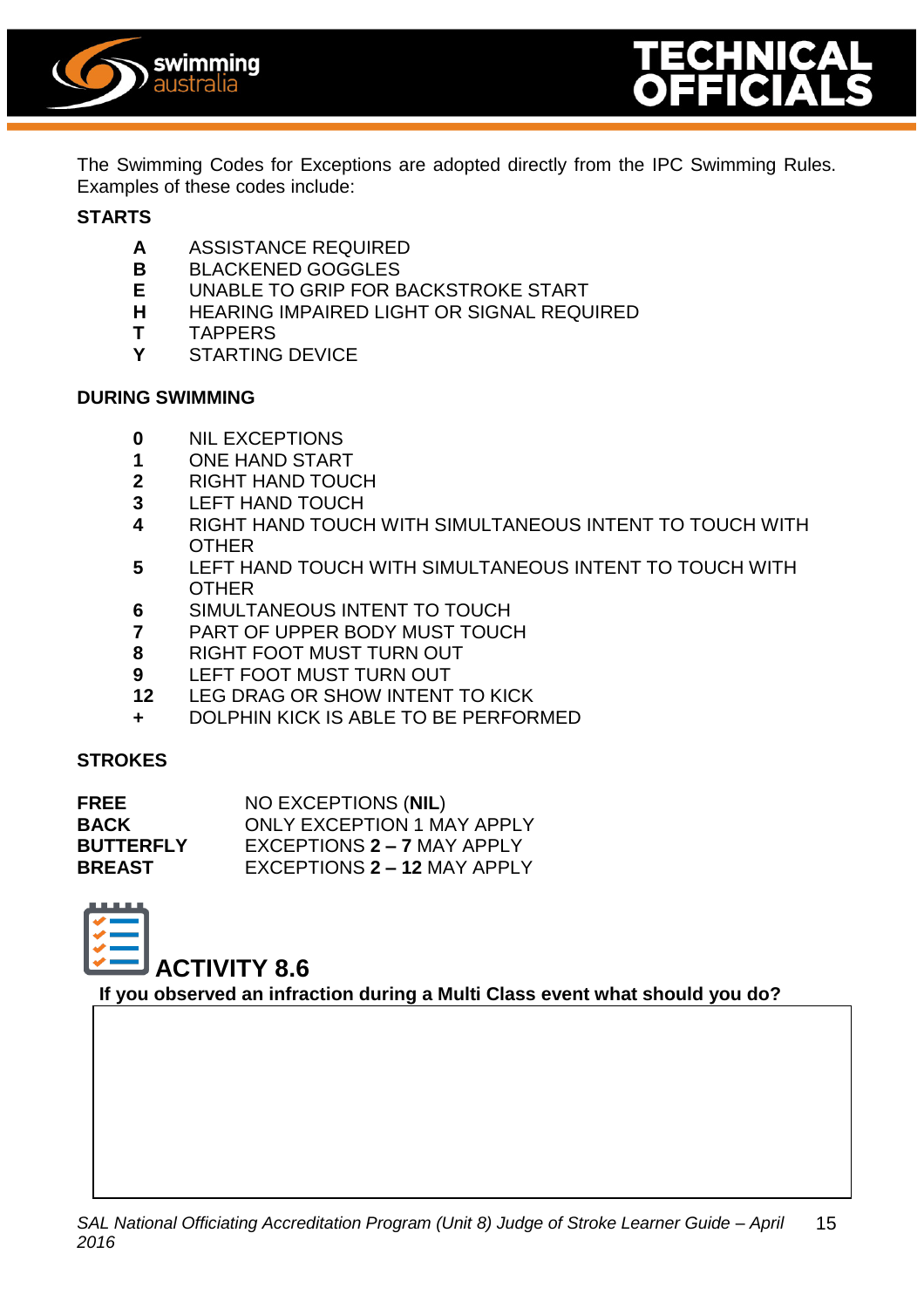



# **POOL DECK PROTOCOLS - JUDGE OF STROKE**

- There are 4 Judges of Stroke [JOS], 2 on each side of the pool. They are numbered 1, 2, 3 and 4. JOS 1 & 2 are positioned on the same side as the Referee, with JOS 1 closest to the Referee. JOS 3 & 4 shall be positioned on the opposite side of the pool. JOS 1 & 4 are positioned opposite each other, as are JOS 2 & 3.
- Each JOS shall observe the 5 lanes in a 10 lane pool (4 lanes in an 8 lane pool) on their side of the pool.
- If you have an infraction to report, where possible, let your partner JOS know that you are moving around to see the Referee but do not stop and discuss the infraction.
- Judges of Stroke shall report any infractions directly to the Referee.

#### **Freestyle:**

- At the start of each race, each pair of JOS on both sides of the pool should be positioned at the 15m mark from the start to observe swimmers' head breaking the surface of the water.
- All stand at the Referee's whistle.
- During heats of freestyle events, all four JOS shall remain at the 15m mark from each end until the completion of all heats of the event then follow the swimmers to the 15m mark from the start end where they will join their fellow JOS.
- For 400m or longer freestyle events, each JOS should sit once the last swimmer has passed the 65m mark and remain at the 15m mark from each end of the pool until the last swimmer passes the 15m mark on the last length and will follow the swimmers up to the 15m mark where they will join their fellow JOS.
- For 50m, 100m and 200m freestyle events, each JOS should remain standing throughout the race and remain at the 15m mark from each end of the pool until the last swimmer passes the 15m mark on the last length and will follow the swimmers up to the 15m mark where they will follow their fellow JOS.

#### **Backstroke & Butterfly:**

- All stand at the Referee's whistle.
- JOS 1 & 4 will proceed to 8-10m from the start end while JOS 2 & 3 stand at the 15m mark from the start end of the pool.
- After the start of the race, JOS 1 & 4 will follow swimmers to the 15m mark to assist their colleagues to observe swimmers' heads breaking the surface of the water.
- All JOS will then walk along the side of the pool observing the swimmers. JOS 2 & 3 shall be slightly behind the lead swimmers, whereas JOS 1 & 4 will follow the tail swimmers.
- At the turn end, JOS 2 & 3 will stop approximately 5m from the end of the pool to observe the turns. JOS 1 & 4 will stop at the 15m mark from the turn end of the pool to ensure all swimmers break the surface of the water at or before the 15m mark after the turn.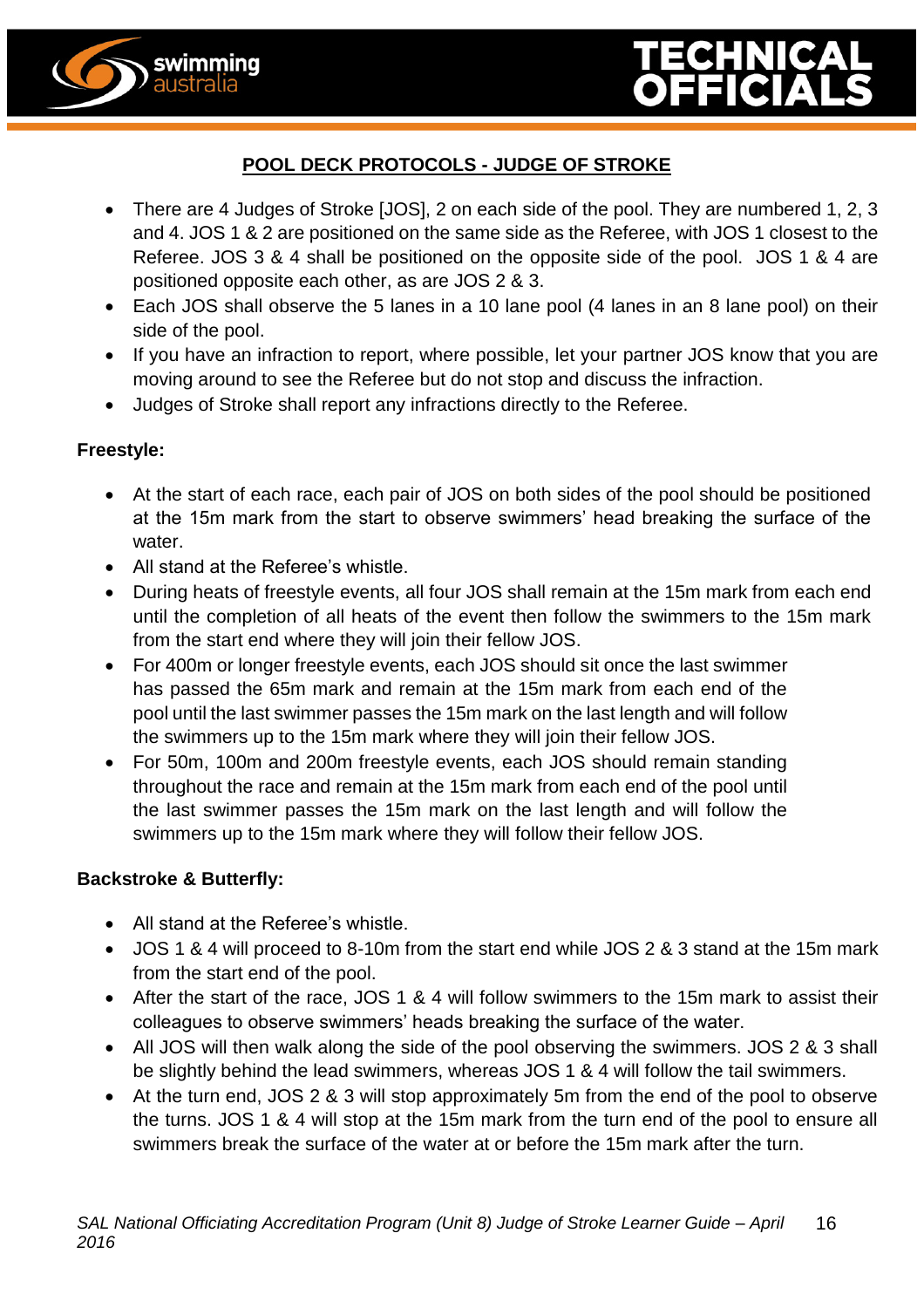

• After the turn, on the 2<sup>nd</sup> length, all JOS will walk along the side of the pool, observing the swimmers. JOS 1 & 4 shall be slightly behind the lead swimmers, while JOS 2 & 3 will follow the tail swimmers. If there is another turn at the start end (eg races of more than 100m), the reverse will apply.

#### **Breaststroke:**

- All stand at the Referee's whistle.
- JOS 1 & 4 will proceed to 5m from the start end (note: JOS 1 should not go past the Referee at the start or finish of a breaststroke event). JOS 2 & 3 will proceed to 10m from the start end.
- Once the race has started, all JOS will walk along the side of the pool observing the swimmers. JOS 2 & 3 shall be slightly behind the lead swimmers, whereas JOS 1 & 4 will follow the tail swimmers.
- At the turn end, JOS 2 & 3 will stop approximately 5m from the end of the pool to observe the turns. JOS 1 & 4 will stop approximately 10m from the end.
- After the turn on the 2<sup>nd</sup> length, all JOS will walk along the side of the pool, observing the swimmers. JOS 1 & 4 shall be slightly behind the lead swimmers, while JOS 2 & 3 will follow the tail swimmers. If there is another turn at the start end (eg races of more than 100m), the reverse will apply.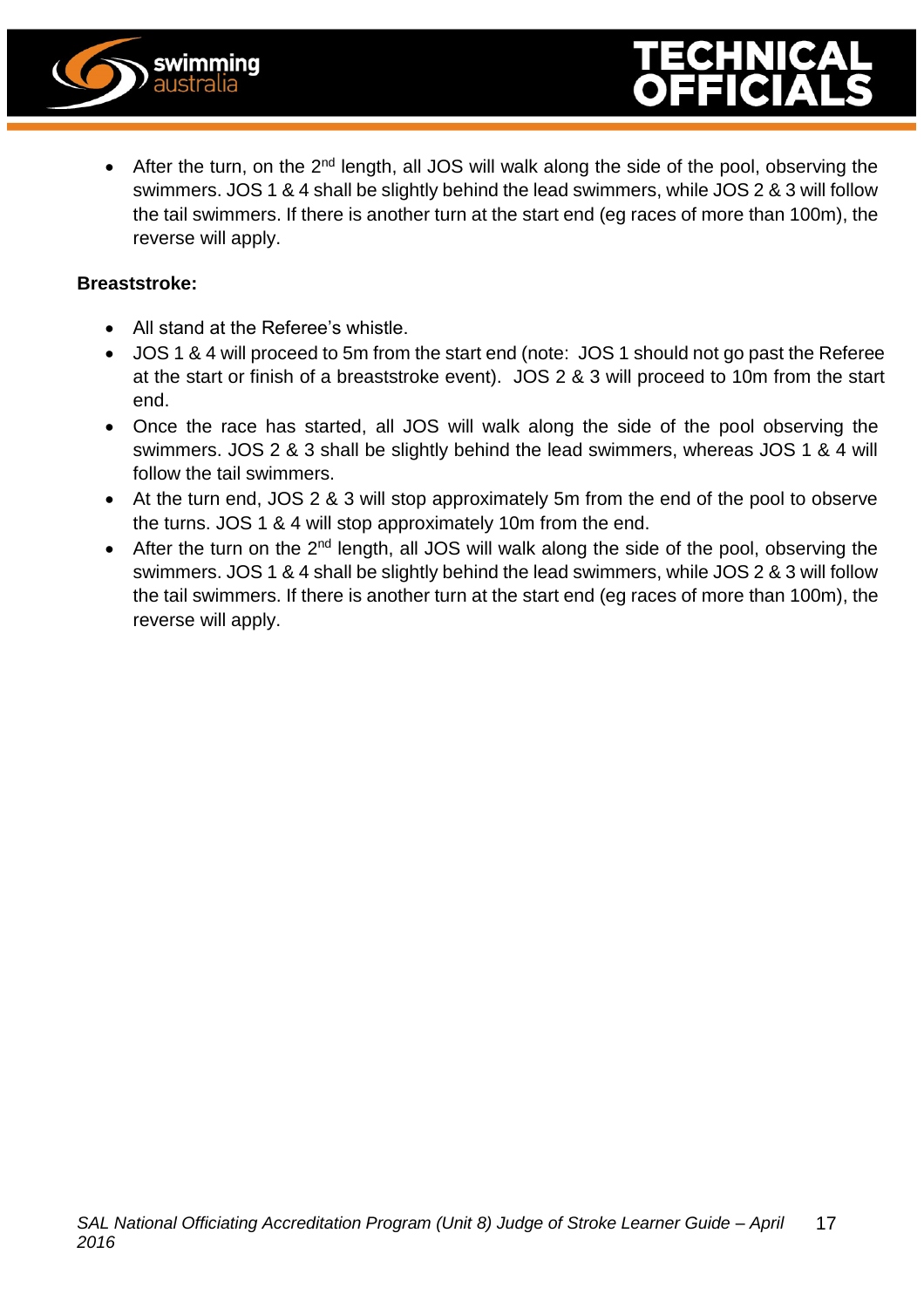





**There are two Judges of Stroke on each side of the pool;**

- **a. Should you walk together?**
- **b. Do you consult with each other about a possible infraction?**
- **c. Should you agree to watch only certain lanes?**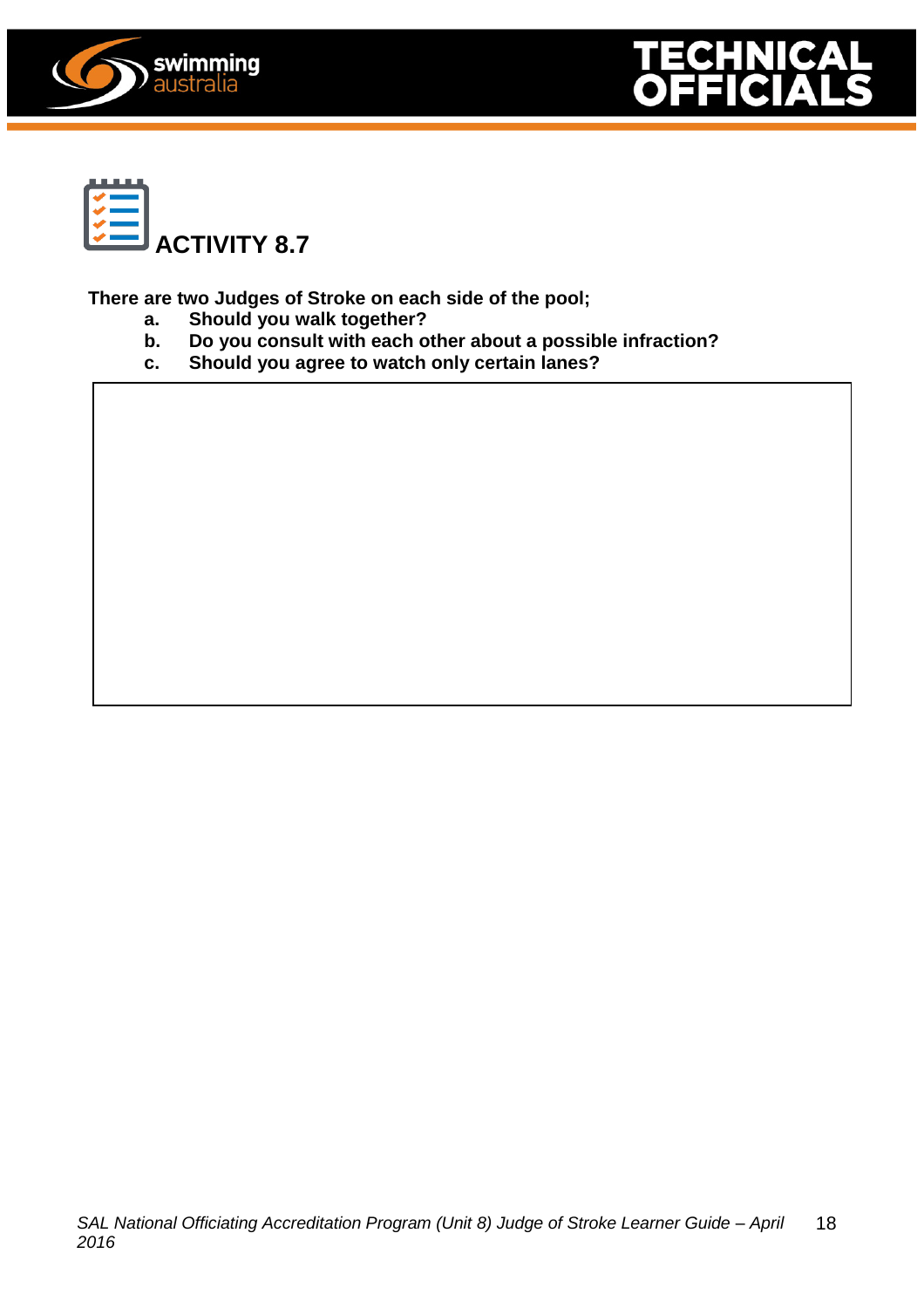





# **ASSESSMENT**

**Task 8.1:**

**Now that you have completed this Learner Guide, you should contact your Assessor to:**

- **1. Undertake the Judge of Stroke Examination Paper (written or oral)**
- **2. Be assessed performing the duties of a Judge of Stroke in a full session of a swim meet. This will give you the opportunity to provide evidence of your competence in a swimming specific environment.**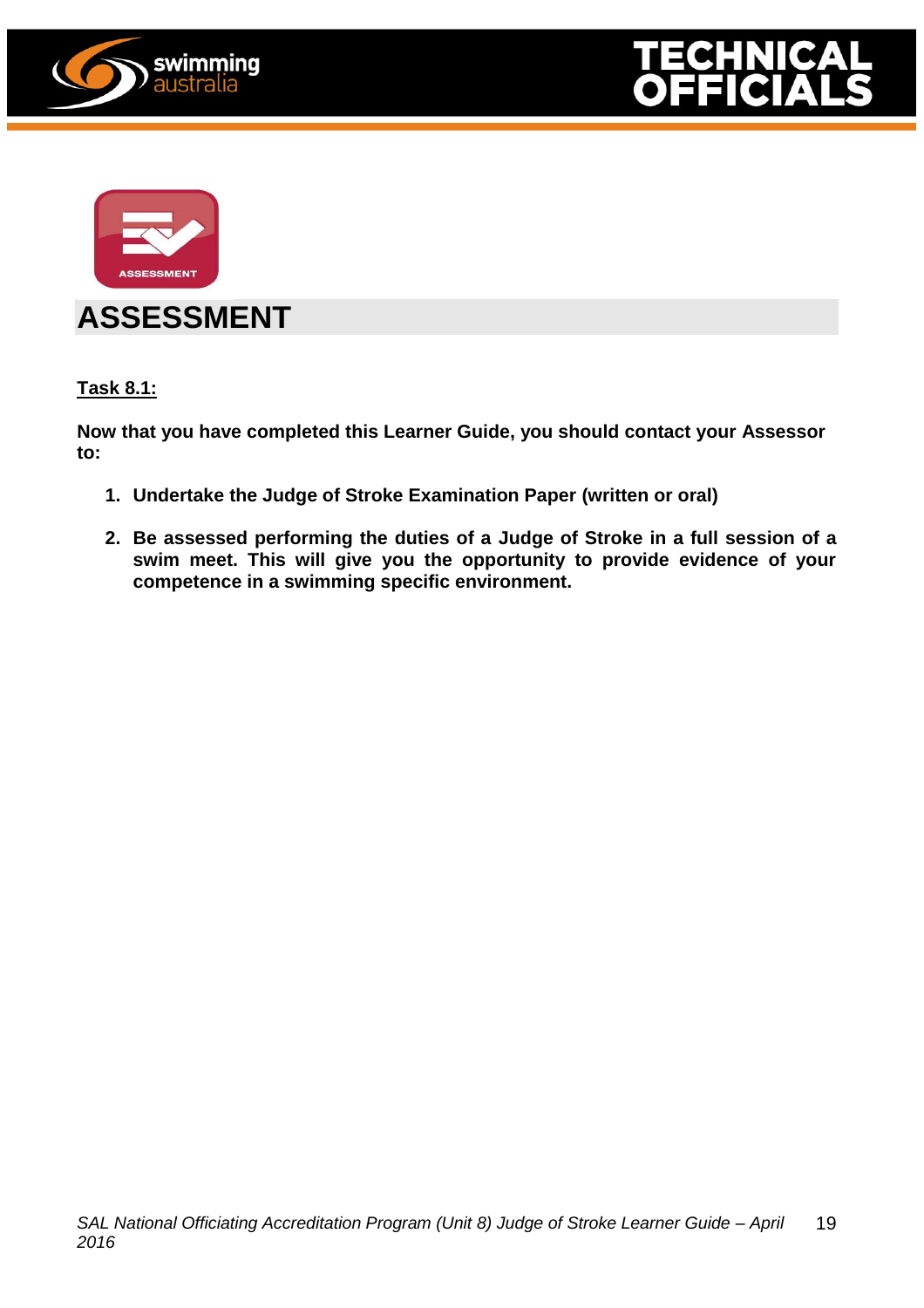



swimming<br>australia

| <b>Element / Performance Criteria</b><br><b>JUDGE of STROKE</b> |                                                                                                                                           | <b>Displayed</b><br><b>Competency</b> |           | <b>Comments</b>                                       |  |
|-----------------------------------------------------------------|-------------------------------------------------------------------------------------------------------------------------------------------|---------------------------------------|-----------|-------------------------------------------------------|--|
|                                                                 |                                                                                                                                           | <b>YES</b>                            | <b>NO</b> | Must be completed if Competency has<br>been marked NO |  |
| 1.                                                              | <b>Preparation</b>                                                                                                                        |                                       |           |                                                       |  |
|                                                                 | 1.1 Arrived at venue at least 30mins prior to the commencement of<br>the event.                                                           |                                       |           |                                                       |  |
|                                                                 | 1.2 Reported to the Referee to receive any instructions.                                                                                  |                                       |           |                                                       |  |
|                                                                 | 1.3 Had all required equipment to complete the task.                                                                                      |                                       |           |                                                       |  |
| 2.                                                              | <b>Performance of Task</b>                                                                                                                |                                       |           |                                                       |  |
| 2.1                                                             | Was positioned correctly ready for the start of each race.                                                                                |                                       |           |                                                       |  |
| $2.2^{\circ}$                                                   | Maintained a position when walking the side of the pool so that<br>every swimmer under their jurisdiction could be seen in every<br>heat. |                                       |           |                                                       |  |
| 2.4                                                             | Maintained an appropriate position in relation to the other Judge<br>of Stroke.                                                           |                                       |           |                                                       |  |
| 2.5                                                             | Every designated lane was observed and judged equally.                                                                                    |                                       |           |                                                       |  |
| 2.6                                                             | Focused entirely and exclusively on the task assigned without<br>engaging in any distracting activities.                                  |                                       |           |                                                       |  |
| 3.                                                              | <b>Decision Making</b>                                                                                                                    |                                       |           |                                                       |  |
| 3.1                                                             | All recommendations regarding possible infractions were made<br>independently and reported immediately to the Referee.                    |                                       |           |                                                       |  |
| 3.2                                                             | All recommendations were consistent with every swimmer being<br>treated equally.                                                          |                                       |           |                                                       |  |
|                                                                 | 3.3 All recommendations were made clearly, concisely and in<br>accordance with the rules.                                                 |                                       |           |                                                       |  |
| 4.                                                              | <b>Infraction Reports</b>                                                                                                                 |                                       |           |                                                       |  |
| 4.1                                                             | All infraction reports were completed accurately and in<br>accordance with the rules.                                                     |                                       |           |                                                       |  |
| 4.2                                                             | All written infraction reports were completed expediently after the<br>verbal report was given to the Referee.                            |                                       |           |                                                       |  |
| 4.3                                                             | Infraction reports were printed legibly.                                                                                                  |                                       |           |                                                       |  |
| 5.                                                              | <b>General</b>                                                                                                                            |                                       |           |                                                       |  |
| 5.1                                                             | Was dressed appropriately for the task.                                                                                                   |                                       |           |                                                       |  |
| 5.2                                                             | Was courteous to all swimmers, coaches, parents and other<br>officials at all times.                                                      |                                       |           |                                                       |  |
| 5.3                                                             | Maintains a level of concentration, physical fitness and capability<br>to perform the task.                                               |                                       |           |                                                       |  |
|                                                                 | 5.4 Possesses State-specific accreditation in relation to child<br>protection legislation.                                                |                                       |           |                                                       |  |